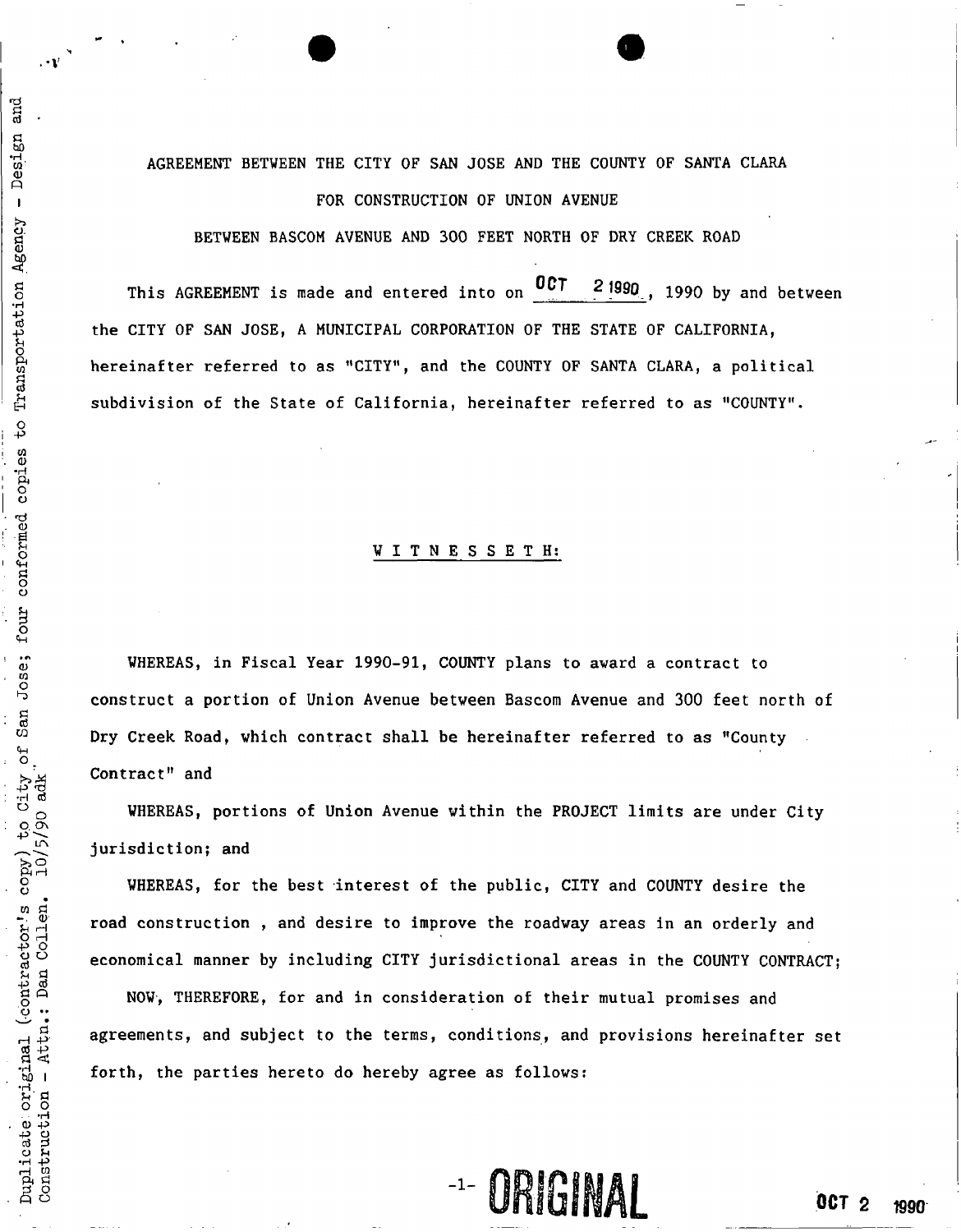### AGREEMENT

- 1. SCOPE OF WORK: The scope of the work shall consist of the construction of Union Avenue between Bascom Avenue and 300 feet north of Dry Greek Road, together with all work necessary to complete the project, said project to include the reconstruction, resurfacing, or improvement with curb, gutter, sidewalk and street lighting of approximately 0.27 mile of roadway as shown on attached Exhibit "A", all of which said work shall be hereinafter referred to as "PROJECT".
- 2. PLANS, SPECIFICATIONS AND ESTIMATES: COUNTY shall prepare, or cause to be prepared, plans, specifications and estimates for PROJECT and shall submit said plans, specifications and estimates to CITY for CITY's review and approval. No contract shall be awarded unless City has approved.
- 3. AWARD OF CONTRACT AND CONSTRUCTION: The construction work shall be performed by contract awarded and administered by COUNTY pursuant to the laws governing COUNTY.
- 4. COST SHARING OF PROJECT: The PROJECT will be jointly funded by CITY and COUNTY. The City's share of costs shall be actual cost of PROJECT for the construction of the improvements within the City's jurisdictional boundaries. CITY's cost of the PROJECT has been estimated to be One Hundred Seventy-Five Thousand dollars (\$175,000.00) including administrative cost. Said administrative costs shall include right-of-way acquisition, preparation of plans and specifications, bidding, contract administration, inspection and incidental expenses of this project, as charged to the appropriate County PROJECT account, the City's share to equal one-third of the total including labor overhead.

 $-2-$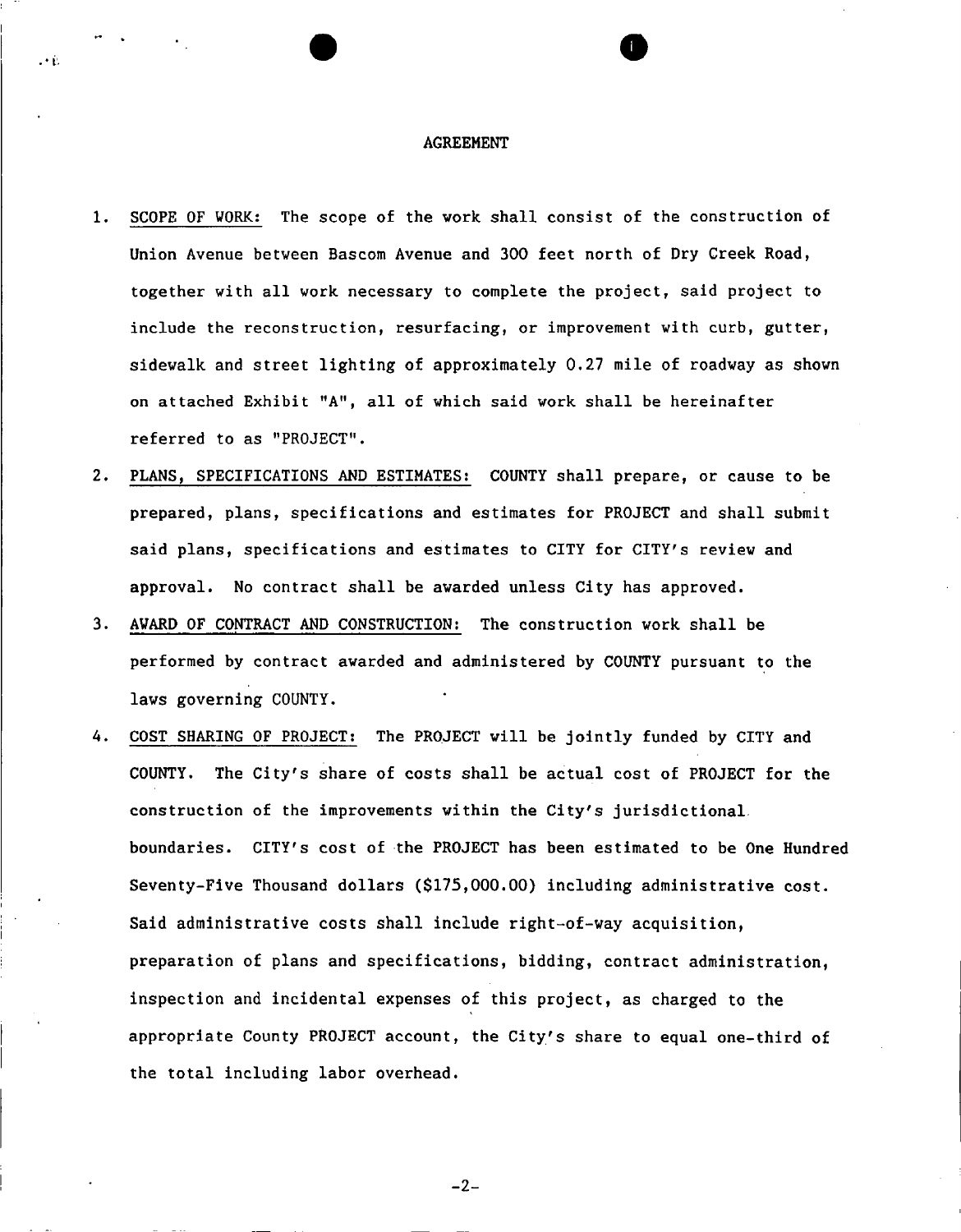5. PAYMENT OF PROJECT COST: If a construction contract for PROJECT is awarded by County, City agrees to deposit \$175,000.00 with COUNTY upon demand within 30 days of award of contract with the following provisions:

**• ®** 

- a. Upon completion of PROJECT, COUNTY shall determine the actual cost and advise CITY of CITY'S said cost based on the actual items of work at the respective contract unit costs or lump sum for PROJECT as constructed in CITY'S jurisdictional boundaries.
- b. CITY's final cost of PROJECT shall be determined within 30 days after completion and acceptance of PROJECT by COUNTY.
- c. Should CITY'S final cost exceed the amount deposited with COUNTY, CITY shall pay COUNTY the exceeded amount up to \$17,500.00, for a maximum total of One Hundred Ninty-Two Thousand Five Hundred dollars (\$192,500.00) unless provided for in a subsequent agreement.
- d. Should CITY'S final cost be less than the amount deposited with COUNTY, COUNTY shall refund the excess deposited amount to CITY within 30 days of final accounting by COUNTY.
- 6. MAINTENANCE AND OPERATION; Maintenance and operation of the roadway shall be as currently determined for the maintenance and operation of the Union Avenue roadway, consistent with jurisdictional boundaries. A subsequent agreement will be required for any future joint maintenance projects.
- 7. MUTUAL INDEMNIFICATION:

Hold Harmless: It is mutually understood and agreed:

a. That neither CITY, nor any officer or employee thereof, shall be responsible for any damage or liability occurring by reason of anything done or omitted to be done by COUNTY under or in connection with any work, authority or jurisdiction delegated to COUNTY under this

 $-3-$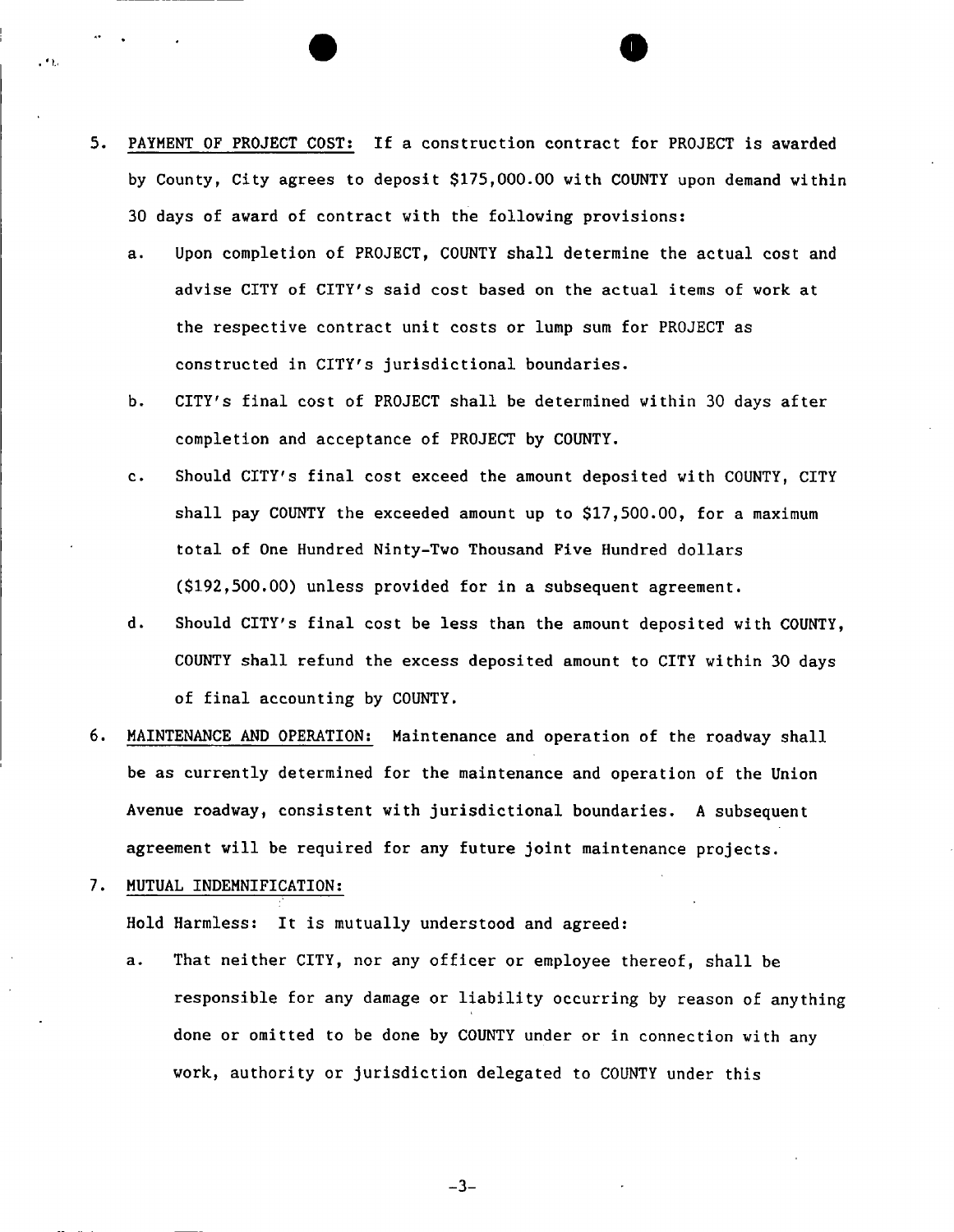Agreement. It is also understood and agreed that, pursuant to Government Code Section 895.4, COUNTY shall indemnify and hold CITY harmless from any liability imposed for injury (as defined by Government Code Section 810.8) occurring by reason of anything done or omitted to be done by COUNTY under or in connection with any work, authority or jurisdiction delegated to COUNTY under this Agreement,

b. COUNTY shall require any contractor awarded a contract for any portion of said PROJECT to secure and maintain in full force and effect at all times during construction of said PROJECT and until said PROJECT is accepted by COUNTY, public liability and property damage insurance in forms and limits of liability and satisfactory and acceptable to both COUNTY and CITY, naming COUNTY and CITY and their respective officer and employees as additional insureds, from and against any claims, loss liability, cost or expense arising out of or in any way connected with the construction of said PROJECT.

The aforementioned policy shall contain a provision that the insurance afforded thereby to CITY and COUNTY and their respective officers and employees shall be primary insurance to the full limits of liability of the policy, and that if CITY or COUNTY, or their respective officers and employees, have other insurance against a loss covered by such policy, such other insurance shall be excess insurance only.

 $-4-$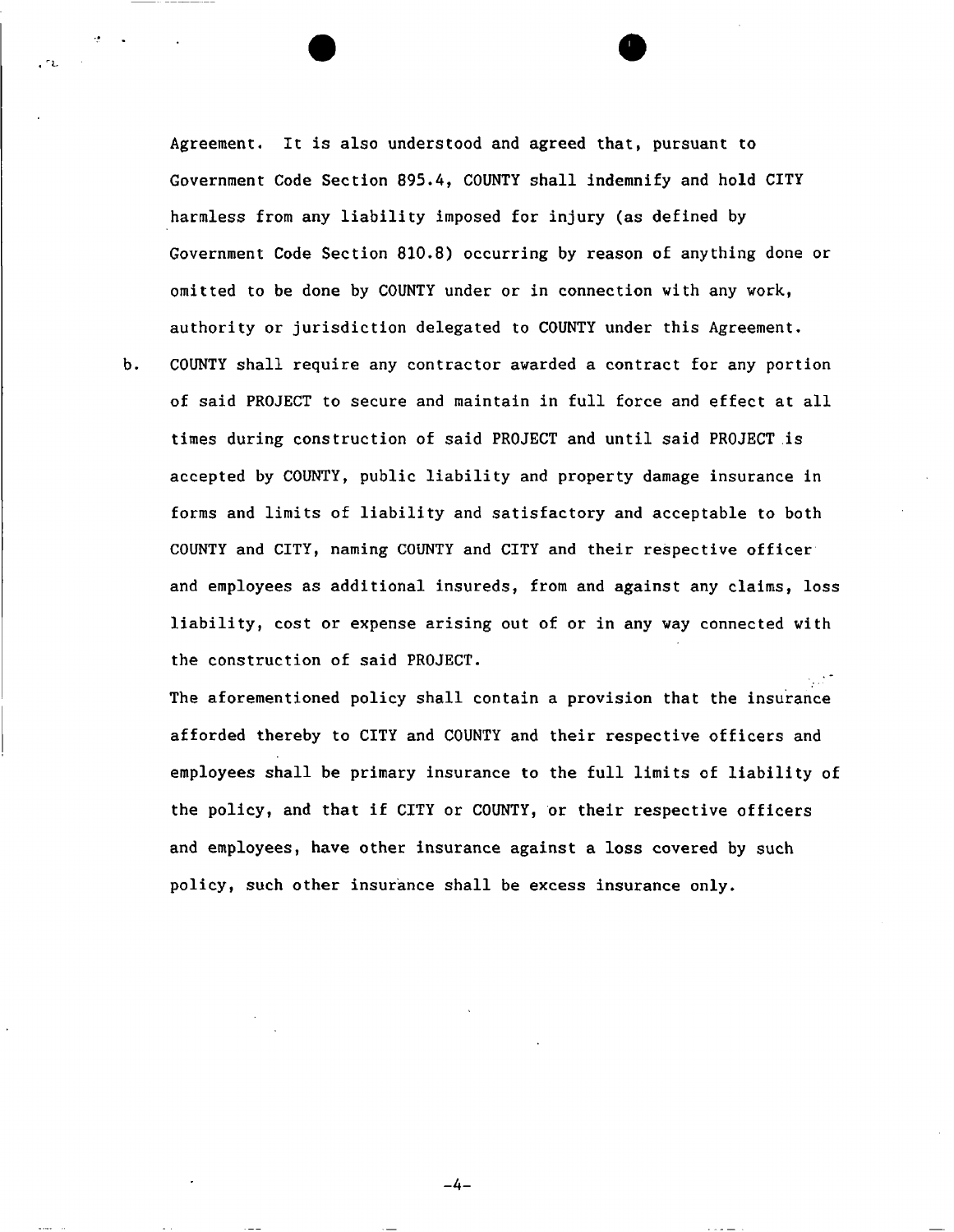IN WITNESS WHEREOF, the parties hereto have executed this Agreement the day and year first hereinabove set forth.

> CITY OF SAN JOSE, a municipal corporation

APPROVED AS TO FORM:

*jUL*  Deputy City Attorney

BY: NWar

APPROVED AS TO FORM AND LEGALITY: COUNTY OF SANTA CLARA, a political

m ánta

Clara County Counsel

subdivision<sub>o</sub>of the State of California

 $By:$ Chairperson, Board of Supervisors

Susanna Wlfson

ATTEST:

**Phyllis A. Perez Assistant Clerk Supervisors**<br>**Supervisors**<br>**Donald M. Raints, Clerk** Donald M. Rains, Board of Supervisors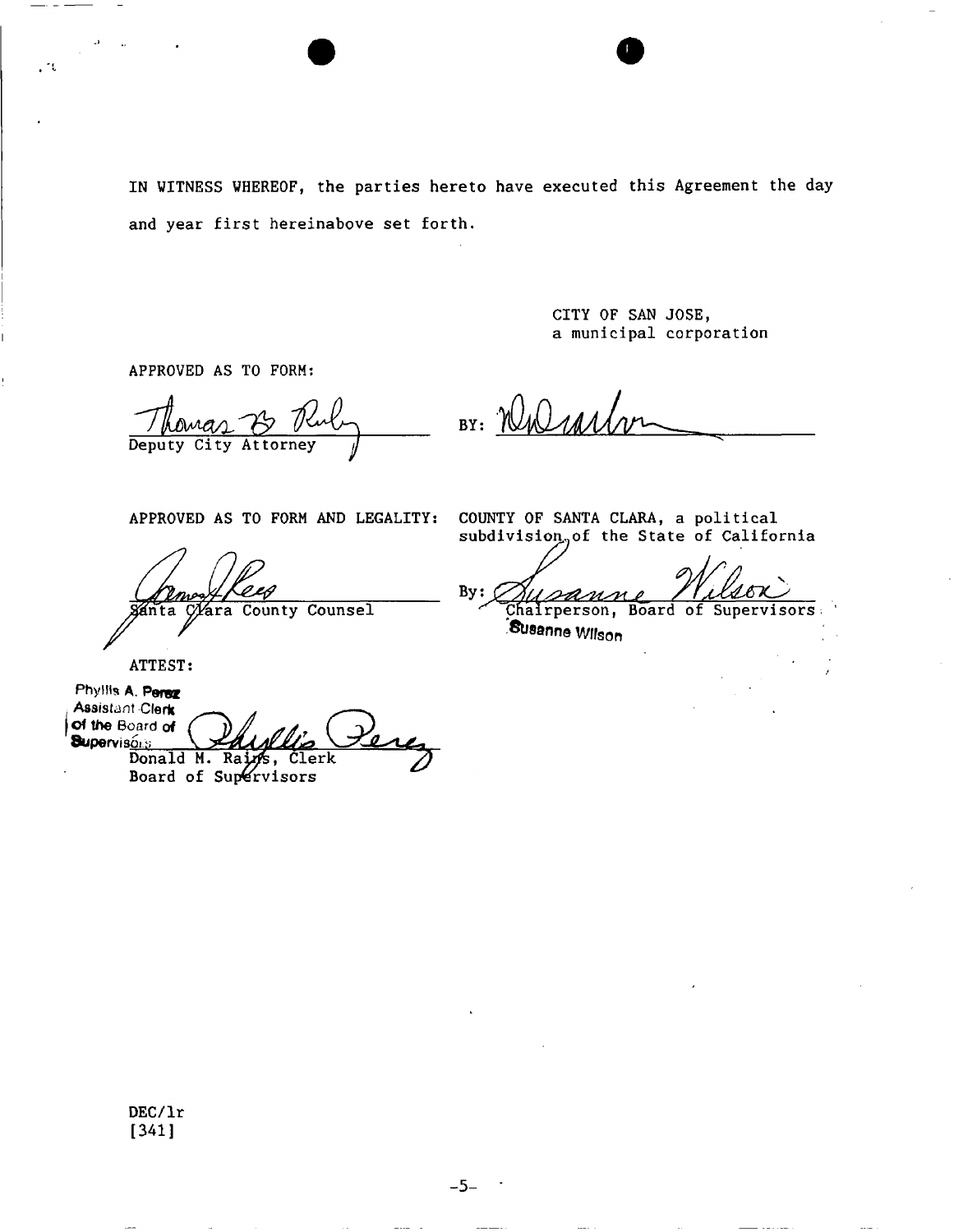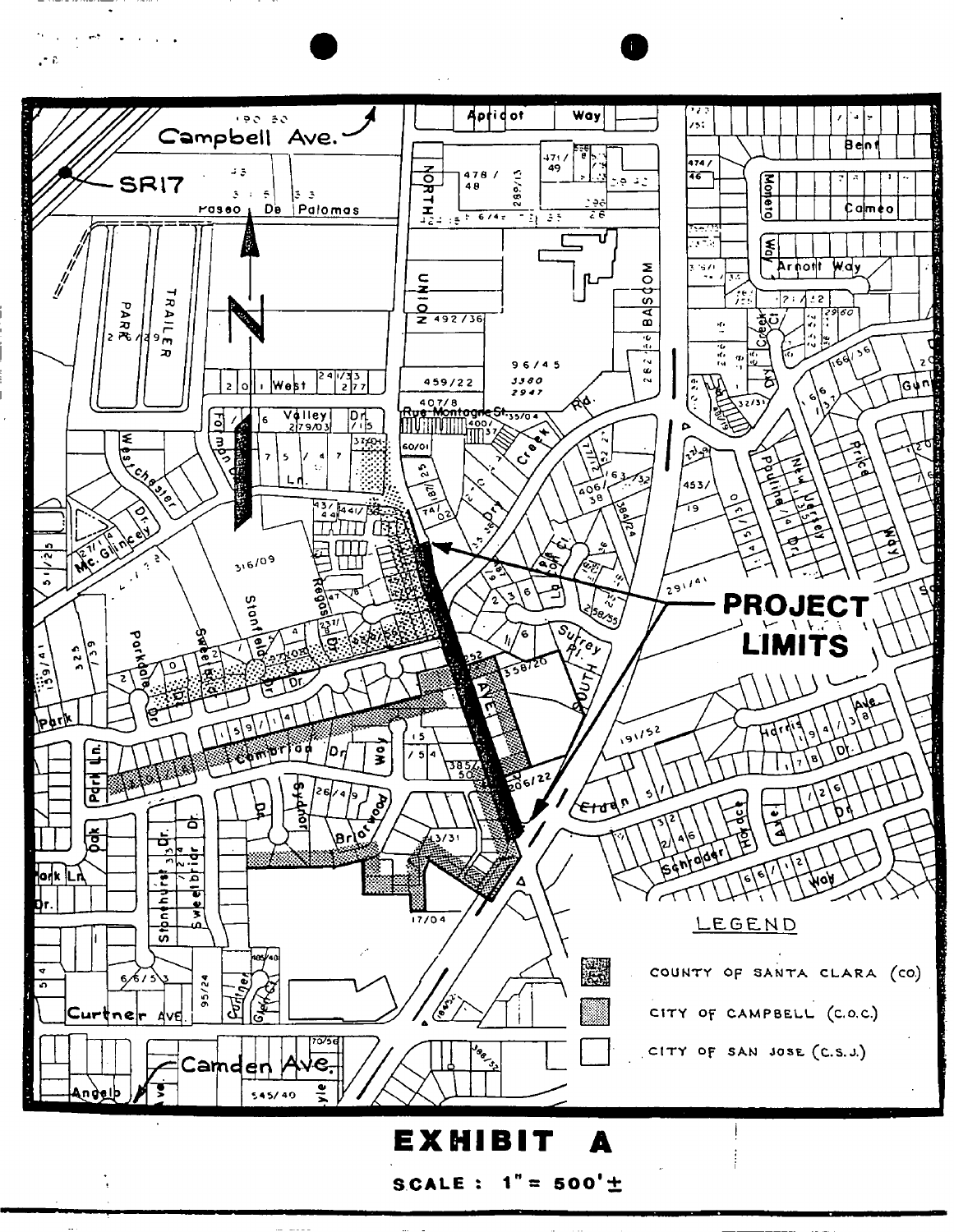**RESOLUTION NO. 62340** 

**A RESOLUTION OF THE COUNCIL OF THE CITY OF SAN JOSE DELEGATING TO THE CITY MANAGER OR HIS DEPUTY THE AUTHORITY TO AWARD CERTAIN CONTRACTS AND TO EXECUTE AGREEMENTS ON BEHALF OF THE CITY** 

**WHEREAS, the City Council of the City of San Jose has the authority to award construction contracts and contracts for consultant services over the amount of \$20,000; and** 

**WHEREAS, the Council will be in recess from June 27, 1990 through August 6, 1990; and** 

**WHEREAS, during the City Council recess in July, there are certain construction or consultant contracts which must be awarded;** 

**NOW, THEREFORE, BE IT RESOLVED BY THE COUNCIL OF THE CITY OF SAN JOSE:** 

**The City Council of the City of San Jose hereby delegates to the City Manager or his Deputy the authority to award those contracts specified on Exhibit "A" attached hereto, and to execute those agreements specified on Exhibit <sup>n</sup> A". This delegation of authority shall commence on June 27, 1990, and shall continue through August 6, 1990, inclusive.** 

**ADOPTED this** 26th **day of June > 19 19<sup>90</sup>, by the following vote:** 

**The attached is a full, true and correct copy of the original on file in my office.** 

**ATTEST:**  Andrea Membreno, City Clerk **City of San Jose, California** 

**Dated:** 

**By:** 

THOMAS

**D, IANNI, LE; McENERY** 

**VOID IF DETACHED** 

**JRG.KAM:ED:s1** 

**6/25/90**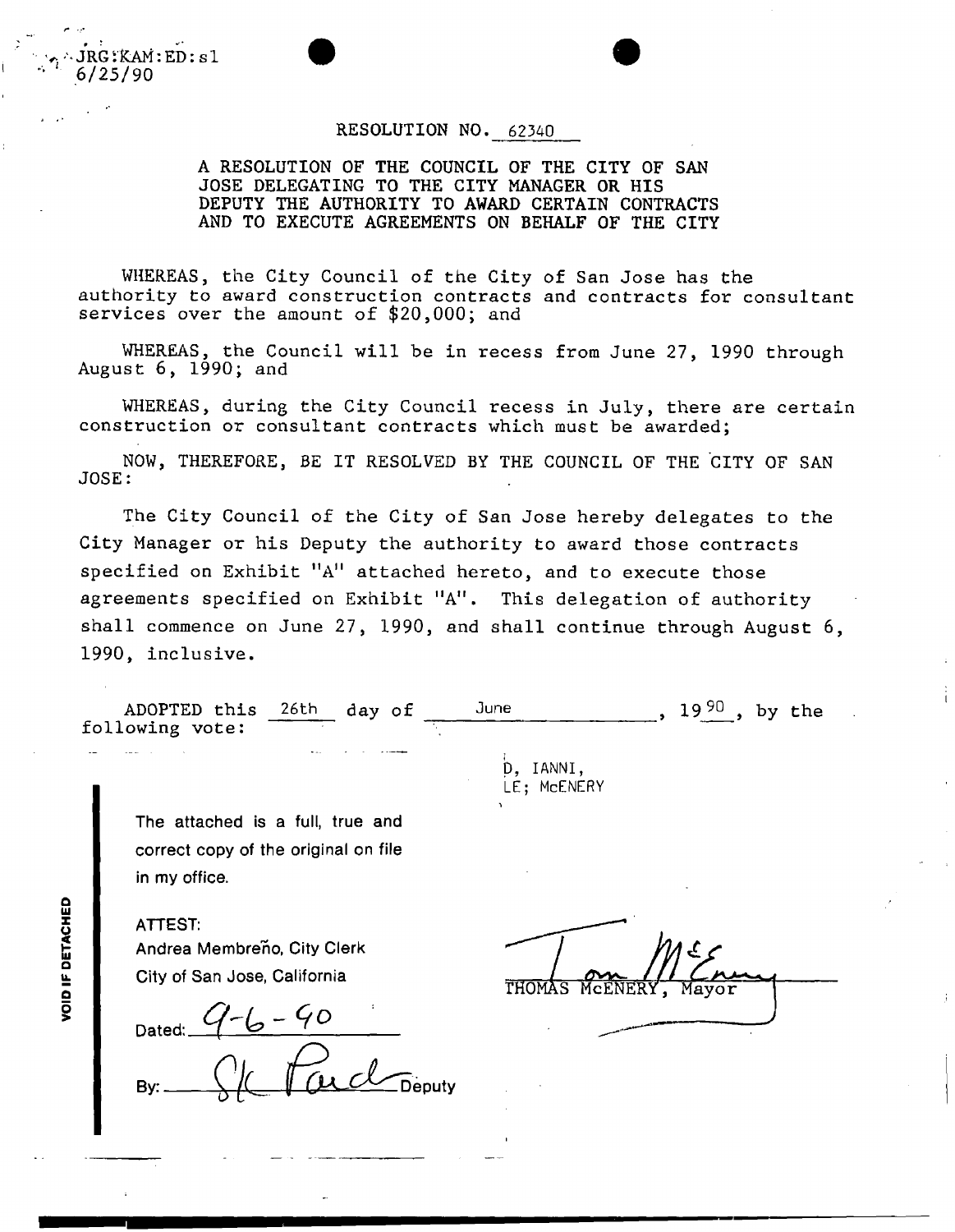JRG:KAM:ED:sl  $6/25/90$ 

### **RESOLUTION NO, 62340**

*'i* 

### **A RESOLUTION OF THE COUNCIL OF THE CITY OF SAN JOSE DELEGATING TO THE CITY MANAGER OR HIS DEPUTY THE AUTHORITY TO AWARD CERTAIN CONTRACTS AND TO EXECUTE AGREEMENTS ON BEHALF OF THE CITY**

**WHEREAS, the City Council of the City of San Jose has the authority to award construction contracts and contracts for consultant services over the amount of \$20,000; and** 

**WHEREAS, the Council will be in recess from June 27, 1990 through August 6, 1990; and** 

**WHEREAS, during the City Council recess in July, there are certain construction or consultant contracts which must be awarded;** 

**NOW, THEREFORE, BE IT RESOLVED BY THE COUNCIL OF THE CITY OF SAN JOSE:** 

**The City Council of the City of San Jose hereby delegates to the City Manager or his Deputy the authority to award those contracts specified on Exhibit "A<sup>M</sup> attached hereto, and to execute those agreements specified on Exhibit "A". This delegation of authority shall commence on June 27, 1990, and shall continue through August 6, 1990, inclusive.** 

| following vote: | ADOPTED this 26th day of                                                         | June -                | 1990.<br>by the |
|-----------------|----------------------------------------------------------------------------------|-----------------------|-----------------|
| AYES:           | ALVARADO, BEALL, HAMMER, HEAD, IANNI,<br>LEWIS, RYDEN, SAUSEDO, STABILE; MCENERY |                       |                 |
| NOES:           | <b>NONE</b>                                                                      |                       |                 |
| ABSENT:         | WILLIAMS                                                                         |                       |                 |
| <b>ATTEST:</b>  |                                                                                  | THOMAS MCENERY, Mayor |                 |
|                 | ANDREA MEMBRENO, City Clerk                                                      |                       |                 |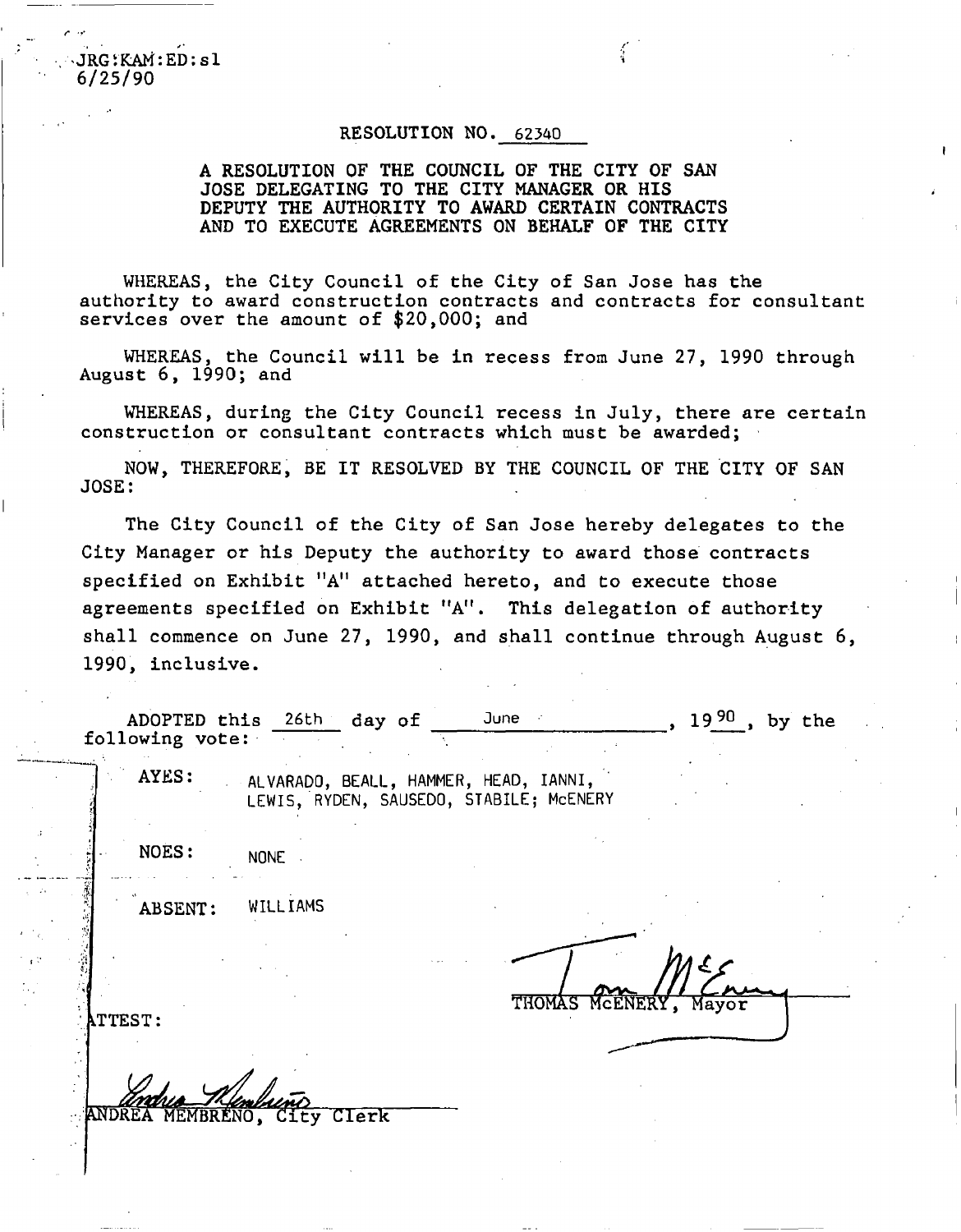**Res. No. 62340** 

J RG:KAM:ED:s1 6/25/90

», •

*t* 

 $\frac{1}{1}$ 

## EXHIBIT A

| Cooperative Agreement                                                                                                                                                | Estimated Amount                                  |
|----------------------------------------------------------------------------------------------------------------------------------------------------------------------|---------------------------------------------------|
| Agreement with CalTrans<br>and the Santa Clara County Transit District<br>for Phase III of Route 87                                                                  | \$240,000                                         |
| Agreement with CalTrans for<br>Route 87 landscaping improvements                                                                                                     |                                                   |
| Cost Sharing Agreement                                                                                                                                               |                                                   |
| Agreement with County of Santa<br>Clara for Union Avenue from<br>Bascom to Dry Creek Road                                                                            | \$250,000                                         |
| Consultant Agreements                                                                                                                                                |                                                   |
| Agreement for Aerial services<br>with Aero-Geodetic Corporation                                                                                                      | \$50,000                                          |
| First Continuation of Agreement with<br>Woodward-Clyde Consultants, for<br>remediation of hazardous waste<br>stockpile and site at San Jose<br>International Airport | \$12,000                                          |
| Construction Contracts                                                                                                                                               |                                                   |
| Fontanoso Avenue Bridge<br>C.D.B.G. Handicapped Access 89-90<br>Traffic Signal: Unit 89C<br>Traffic Signal: Santa Teresa Boulevard<br>and Dunn Avenue                | \$3,983,000<br>\$65,000<br>\$125,000<br>\$110,000 |
| Municipal Water Company Tuers yard<br>Modular Building site work                                                                                                     | \$25,000                                          |
| Route 87 Landscaping Improvements<br>between Auzerais and Julian Streets<br>to Watkin & Bortolussi, low & bidder                                                     | \$1,391,000                                       |

 $\bar{1}$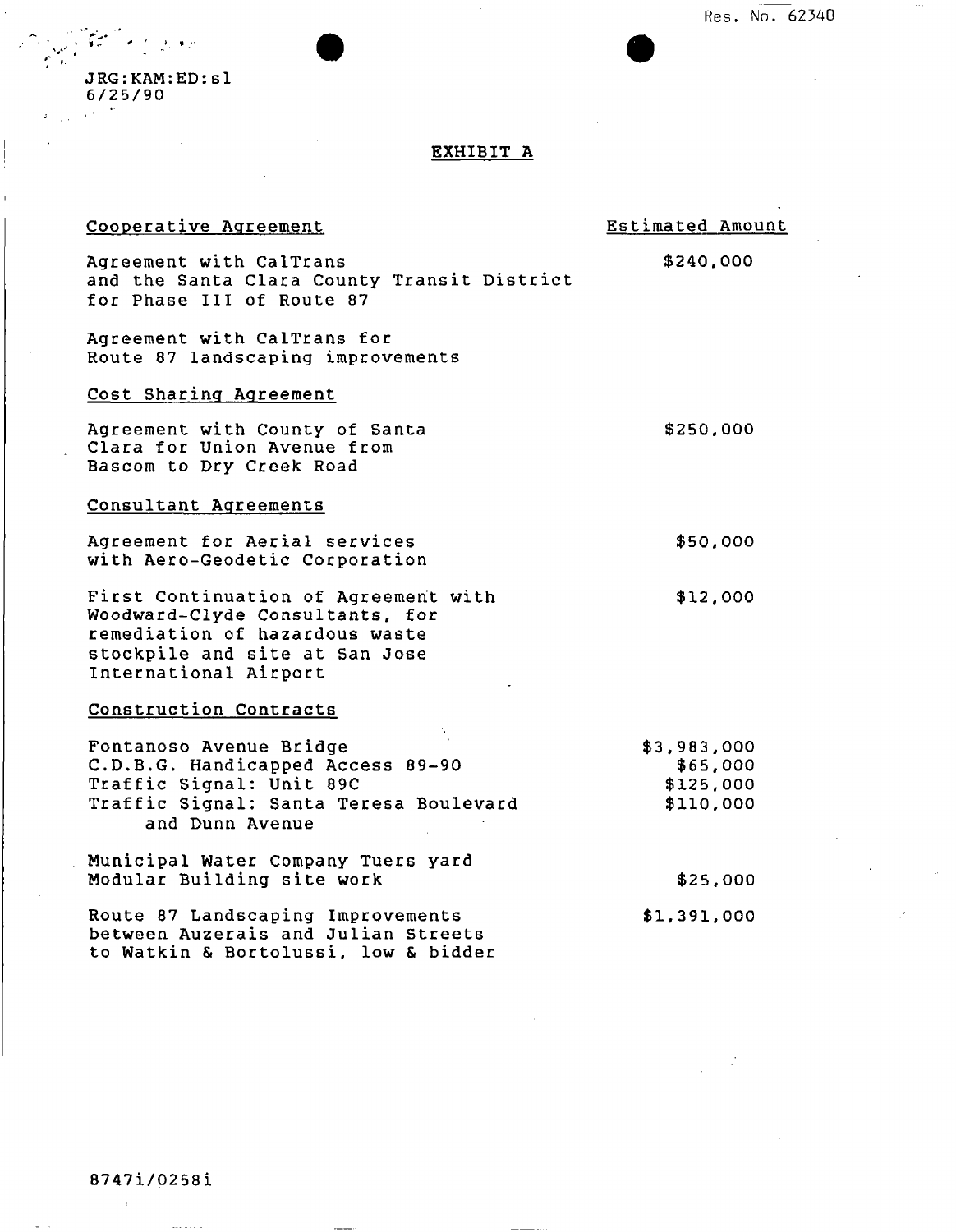# **County of Santa Clara**

Office of the Board of Supervisors **County Government Center, East Wing 70 West Hedding Street San Jose. California 95110 (408)299-432 I (408)299-2323** 



**September 25, 1990** 

**City of San Jose, California Office of the City Clerk 801 North First Street San Jose, CA 95110** 

**Attention: Andrea Membreno, City Clerk** 

**Dear Ms. Membreno:** 

**SUBJECT: AGREEMENT BETWEEN THE CITY OF SAN JOSE AND THE COUNTY OF SANTA CLARA FOR CONSTRUCTION OF UNION AVENUE BETWEEN BASCOM AVENUE AND 300 FEET NORTH OF DRY CREEK ROAD** 

**COPY** 

**Enclosed you will find one fully executed duplicate original copy of the subject Agreement between the County of Santa Clara and the City of San Jose. The Board of Supervisors, at the regularly scheduled meeting on October 2, 1990, approved this Agreement on behalf of the County.** 

**The enclosed is for your information and records.** 

**Very truly yours,** 

**BOARD OF SUPERVISORS DONALD M. RAINS, CLERK** 

Frawlton Conce

Nancy Know ton **Deputy Clerk** 

**DMR:nk Enclosures** 

**cc: Transportation Agency - Design and Construction**  Attention: Dan Collen

Board of Supervisors:

**District 1** District 2 District 3 District 4 District 5

**Susanne Wilson Zoe Lofgren Ron Gonzales Rod Diridon Dianne McKenna** 

❸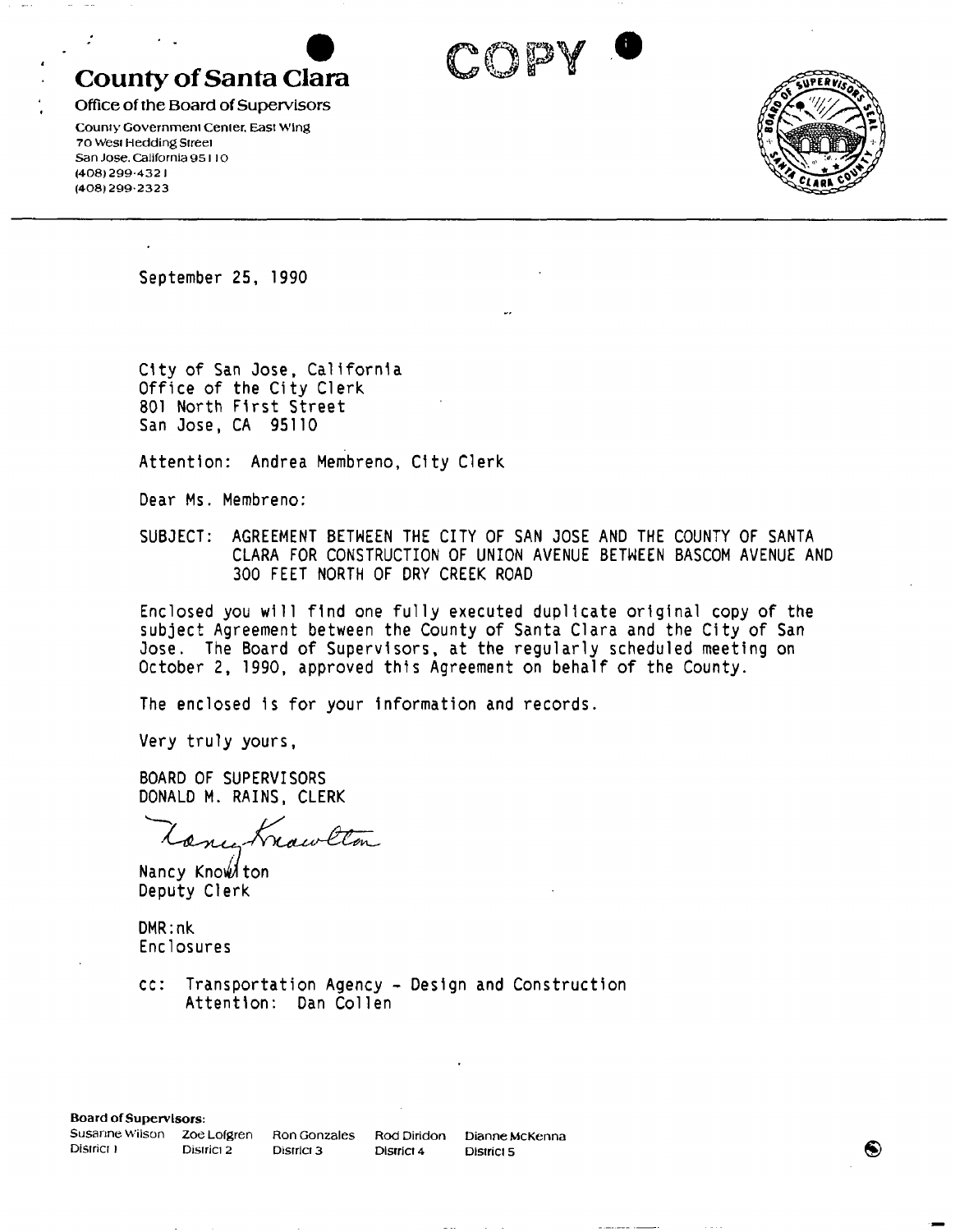

# **CITY OF SAN JOSE, CALIFORNIA**

801 NORTH FIRST STREET SAN JOSE, CALIFORNIA 95110 TELEPHONE (408) 277-4424 FAX (408) 277-3285

CITY CLERK

**September 6, 1990** 

**County of Santa Clara Transportation Agency Div. of Design and Construction 1570 Old Oakland Road, Ste. 101 San Jose, CA. 95131** 

*! I* 

Attention: Dan Collen

**RE: Agreement for Construction of Union Avenue Between Bascom Avenue and 300 Feet North of Dry Creek Road** 

**Enclosed are six (6) originals of the above-referenced agreement, which was approved by the City Council of the City of San Jose on June 26, 1990. The documents have been executed by the City Manager for the City of San Jose pursuant to Resolution No. 62340. Please have the authorized officials execute the documents on behalf of the County of Santa Clara.** 

**After execution, return the Citv of San Jose copy to my attention in the City Clerk's Office, 801 N. First Street, Room 116, San Jose, CA 95110. This office will ensure that all appropriate City of San Jose departments receive copies.** 

**Thank you for your cooperation.** 

**Andrea Membreno**  City Clerk - Pa-elu fuor

**By: Sharon K. Pardun Analyst II Legal Support Division** 

**Enclosures Certified Mail - RRR**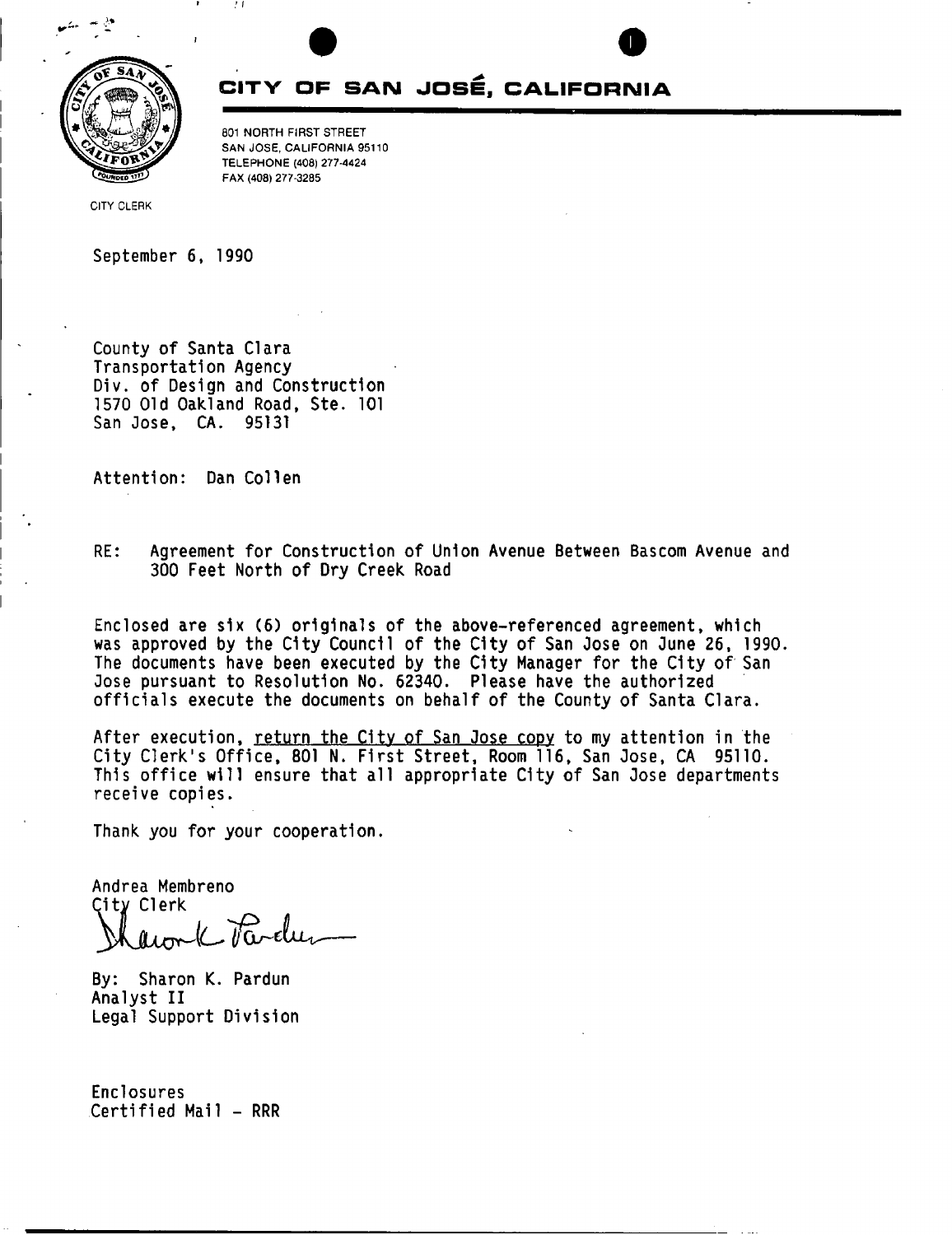| <b>County of Santa Clare</b>                               |             |                             |                          | <b>Transportation Agency</b><br>1555 Berger Drive<br>San Jose, California 95112 |
|------------------------------------------------------------|-------------|-----------------------------|--------------------------|---------------------------------------------------------------------------------|
| <b>California</b>                                          |             | TRANSMITTAL MEMORANDUM      |                          |                                                                                 |
| Prepared by COLLEN<br>M<br>Reviewed by BRUCE               | Page 1 of 2 |                             |                          | S.D.4                                                                           |
| Submitted by READING<br>APPROVED:<br>DIRECTOR $L_{\gamma}$ |             |                             | DATE: September 17, 1990 |                                                                                 |
| TRANSIT DISTRICT BOARD:                                    |             | Agenda Date                 |                          | Item No.                                                                        |
| COUNTY BOARD OF SUPERVISORS:                               |             | Agenda Date October 2, 1990 |                          | Item No.                                                                        |
| TRANSPORTATION COMMISSION:                                 |             | Agenda Date                 |                          | Item No.                                                                        |

SCOTTY A. BRUCE, Deputy Director Design and Construction

**SUBJECT:** 

10/5/90 adk

Dan Collen.

Attn.:

 $\,$  I

c **o**  •H P *O* 

 $\cos t$ 

 $\circ$  $\vec{a}$ 03

Design<br>
1

**o a**  <d

 $\mathbf{I}$ 

**W)** 

**o** 

**o** Transport

copy

ti 0) > **o**  *f-i* ft

AGREEMENT BETWEEN THE CITY OF SAN JOSE AND COUNTY OF SANTA CLARA PROVIDING FOR SHARING OF THE COST OF IMPROVING UNION AVENUE BETWEEN BASCOM AVENUE AND 300 FEET NORTH OF DRY CREEK ROAD

### RECOMMENDED ACTION:

It is recommended that the agreement be executed.

### FISCAL IMPLICATION:

The agreement commits the City of San Jose to share in the<br>ct costs, up to a maximum amount of \$192,500.00. The total project costs, up to a maximum amount of \$192,500.00. estimated project cost is \$525,000.00, including administrative and right-of-way acquisition costs. The San Jose share is the amount attributable to work in the city's jurisdiction.

#### REASONS FOR RECOMMENDATION:

Approximately one-third of the total cost of the improvements are attributable to work in the city's jurisdiction. Both the city and county world like to improve this portion of Union Avenue. One project incorporating both areas offers economy of scale as well as minimum disruption for the adjacent property residents and surrounding community.

| APPROVED BY THE BOARD OF SUPERVISORS |
|--------------------------------------|
| OF SANTA CLARA COUNTY                |
| Donald M. Rains, Clork of the Board  |
| Ex Officia, Secretary                |
| Bν                                   |
| Clerk                                |
| Date                                 |
|                                      |
|                                      |